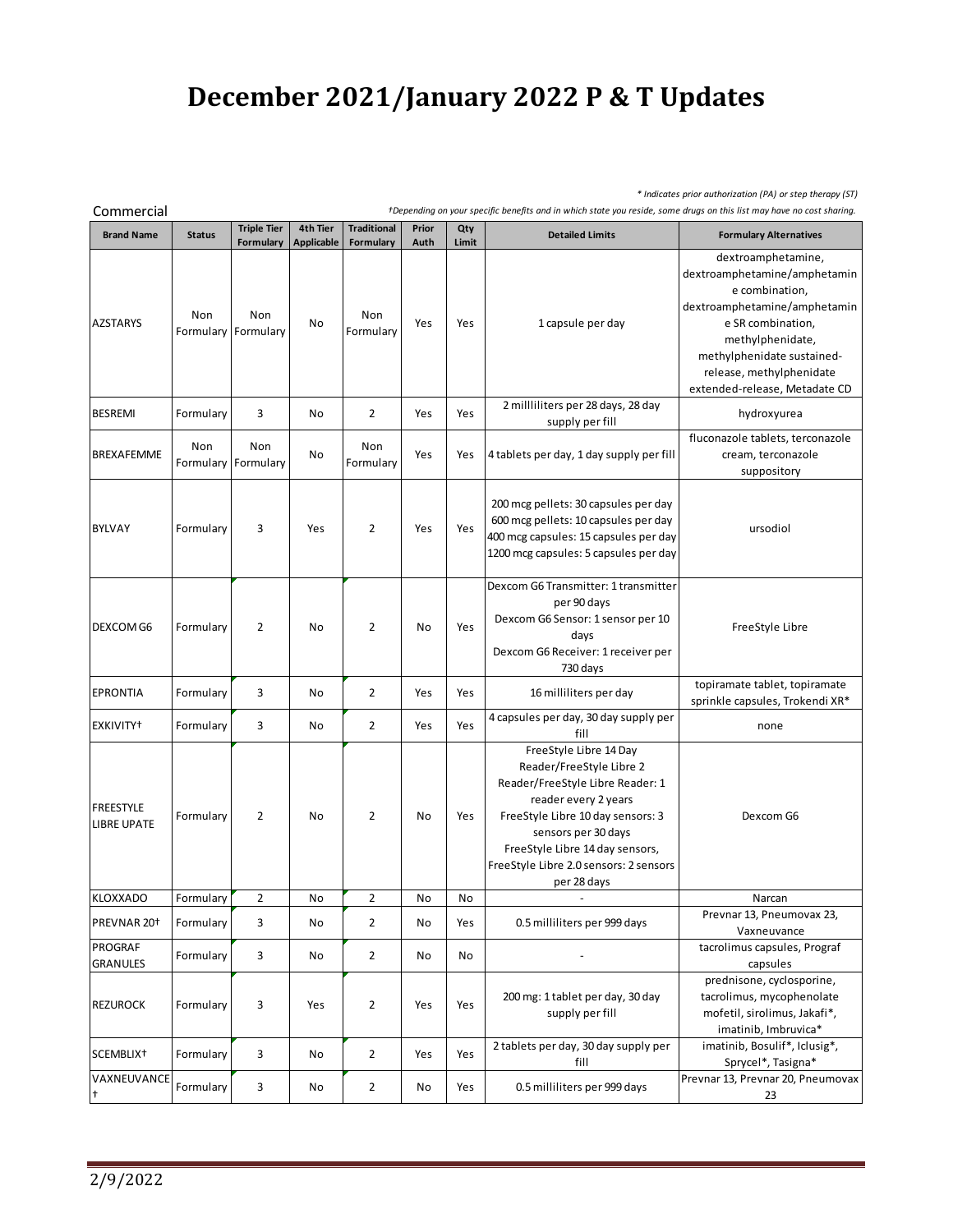**Contract Contract Contract** 

| <b>Brand Name</b>                      | <b>Status</b> | <b>Tier</b>                | Prior<br>Auth | Qty<br>Limit | <b>Detailed Limits</b>                                                                                                                                                                                                                                                 | <b>Formulary Alternatives</b>                                                                                                                                                                                                      |
|----------------------------------------|---------------|----------------------------|---------------|--------------|------------------------------------------------------------------------------------------------------------------------------------------------------------------------------------------------------------------------------------------------------------------------|------------------------------------------------------------------------------------------------------------------------------------------------------------------------------------------------------------------------------------|
| AZSTARYS                               | Non           | Non<br>Formulary Formulary | Yes           | Yes          | 1 capsule per day                                                                                                                                                                                                                                                      | dextroamphetamine,<br>dextroamphetamine/amphetamine<br>combination,<br>dextroamphetamine/amphetamine SR<br>combination, methylphenidate,<br>methylphenidate sustained-release,<br>methylphenidate extended-release,<br>Metadate CD |
| <b>BESREMI</b>                         | Formulary     | 2                          | Yes           | Yes          | 2 millliliters per 28 days, 28 day<br>supply per fill                                                                                                                                                                                                                  | hydroxyurea                                                                                                                                                                                                                        |
| <b>BREXAFEMME</b>                      | Non           | Non<br>Formulary Formulary | Yes           | Yes          | 4 tablets per day, 1 day supply<br>per fill                                                                                                                                                                                                                            | fluconazole tablets, terconazole cream,<br>terconazole<br>suppository                                                                                                                                                              |
| BYLVAY                                 | Formulary     | $\overline{2}$             | Yes           | Yes          | 200 mcg pellets: 30 capsules per<br>day<br>600 mcg pellets: 10 capsules per<br>day<br>400 mcg capsules: 15 capsules<br>per day<br>1200 mcg capsules: 5 capsules<br>per day                                                                                             | ursodiol                                                                                                                                                                                                                           |
| <b>DEXCOM G6</b>                       | Formulary     | $\overline{2}$             | No            | Yes          | Dexcom G6 Transmitter: 1<br>transmitter per 90 days<br>Dexcom G6 Sensor: 1 sensor per<br>10 days<br>Dexcom G6 Receiver: 1 receiver<br>per 730 days                                                                                                                     | FreeStyle Libre                                                                                                                                                                                                                    |
| <b>EPRONTIA</b>                        | Formulary     | $\overline{2}$             | Yes           | Yes          | 16 milliliters per day                                                                                                                                                                                                                                                 | topiramate tablet, topiramate sprinkle<br>capsules, Trokendi XR*                                                                                                                                                                   |
| <b>EXKIVITY</b>                        | Formulary     | $\overline{2}$             | Yes           | Yes          | 4 capsules per day, 30 day<br>supply per fill                                                                                                                                                                                                                          | none                                                                                                                                                                                                                               |
| <b>FREESTYLE LIBRE</b><br><b>UPATE</b> | Formulary     | 2                          | No            | Yes          | FreeStyle Libre 14 Day<br>Reader/FreeStyle Libre 2<br>Reader/FreeStyle Libre Reader:<br>1 reader every 2 years<br>FreeStyle Libre 10 day sensors: 3<br>sensors per 30 days<br>FreeStyle Libre 14 day sensors,<br>FreeStyle Libre 2.0 sensors: 2<br>sensors per 28 days | Dexcom G6                                                                                                                                                                                                                          |
| <b>KLOXXADO</b>                        | Formulary     | $\mathbf{2}$               | No            | No           |                                                                                                                                                                                                                                                                        | Narcan                                                                                                                                                                                                                             |
| PREVNAR 20                             | Formulary     | $\overline{2}$             | No            | Yes          | 0.5 milliliters per 999 days                                                                                                                                                                                                                                           | Prevnar 13, Pneumovax 23,<br>Vaxneuvance                                                                                                                                                                                           |
| <b>PROGRAF GRANULES Formulary</b>      |               | $\overline{2}$             | No            | No           |                                                                                                                                                                                                                                                                        | tacrolimus capsules, Prograf capsules                                                                                                                                                                                              |
| <b>REZUROCK</b>                        | Formulary     | $\overline{2}$             | Yes           | Yes          | 200 mg: 1 tablet per day, 30 day<br>supply per fill                                                                                                                                                                                                                    | prednisone, cyclosporine, tacrolimus,<br>mycophenolate mofetil, sirolimus,<br>Jakafi*, imatinib, Imbruvica*                                                                                                                        |
| <b>SCEMBLIX</b>                        | Formulary     | 2                          | Yes           | Yes          | 2 tablets per day, 30 day supply<br>per fill                                                                                                                                                                                                                           | imatinib, Bosulif*, Iclusig*, Sprycel*,<br>Tasigna*                                                                                                                                                                                |
| VAXNEUVANCE                            | Formulary     | $\overline{2}$             | No            | Yes          | 0.5 milliliters per 999 days                                                                                                                                                                                                                                           | Prevnar 13, Prevnar 20, Pneumovax 23                                                                                                                                                                                               |
|                                        |               |                            |               |              |                                                                                                                                                                                                                                                                        |                                                                                                                                                                                                                                    |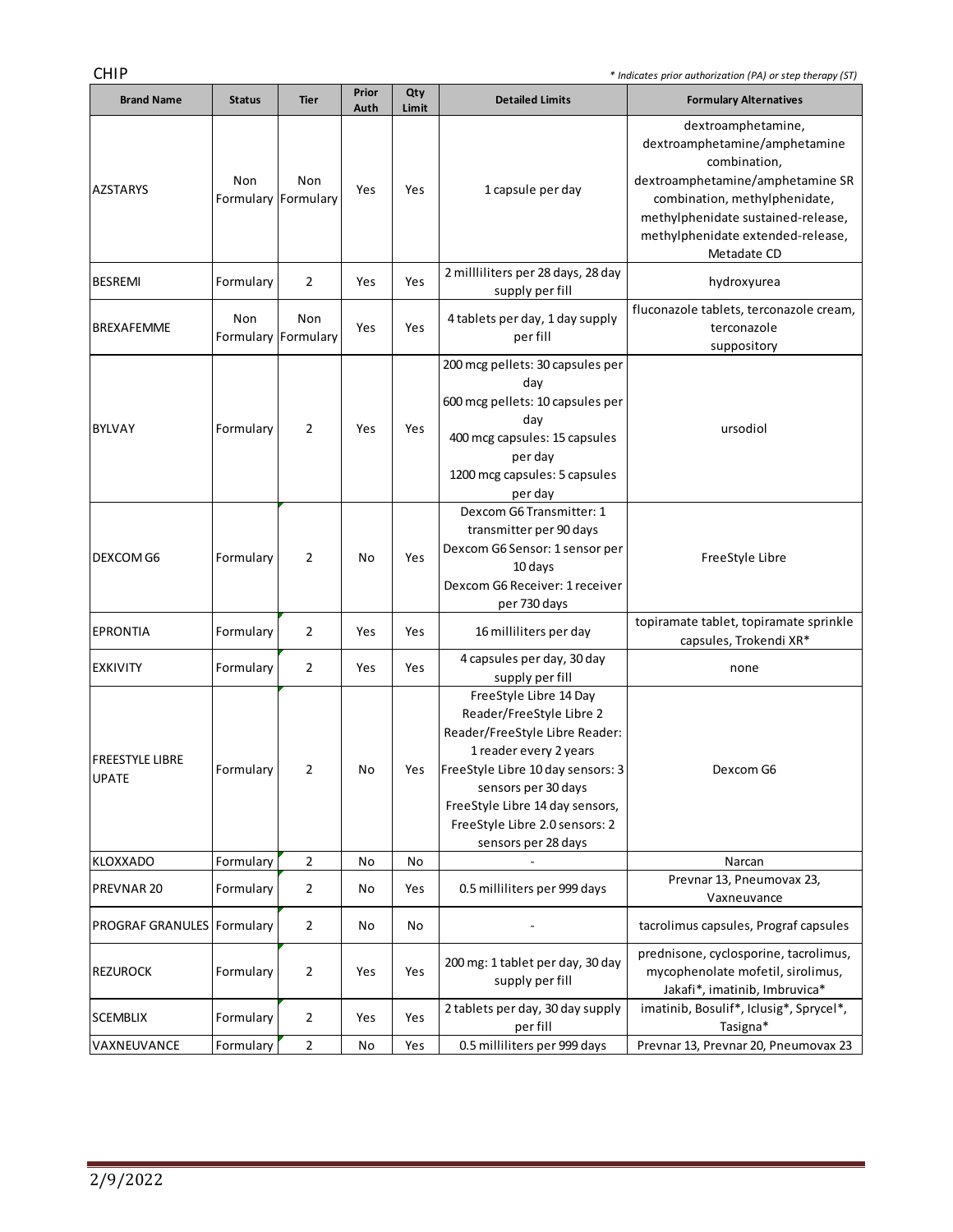GHP Family *\* Indicates prior authorization (PA) or step therapy (ST)*

<u> 1989 - Johann Barnett, fransk politiker (</u>

| <b>Brand Name</b>         | <b>Status</b> | <b>GHP Family</b><br>Formulary<br><b>Tier</b> | <b>Prior Auth</b> | Qty<br>Limit | <b>Detailed Limits</b>       | <b>Formulary Alternative(s)</b> |
|---------------------------|---------------|-----------------------------------------------|-------------------|--------------|------------------------------|---------------------------------|
| <b>DEXCOM G6 RECEIVER</b> | Formulary     | <b>Brand</b>                                  | <b>No</b>         | Yes          | 1 Receiver per 730           | not applicable                  |
| DEVICE                    |               |                                               |                   |              | days                         |                                 |
| IDEXCOM G6 SENSOR         | Formulary     | Brand                                         | <b>No</b>         | Yes          | 3 Sensors per 30             | not applicable                  |
| <b>MISCELLANEOUS</b>      |               |                                               |                   |              | days                         |                                 |
| DEXCOM G6                 |               |                                               |                   |              |                              |                                 |
| <b>TRANSMITTER</b>        | Formulary     | <b>Brand</b>                                  | <b>No</b>         | Yes          | 1 Transmitter per<br>90 days | not applicable                  |
| <b>MISCELLANEOUS</b>      |               |                                               |                   |              |                              |                                 |
| lfreestyle libre 14       |               |                                               |                   |              |                              |                                 |
| DAY READER,               |               |                                               |                   |              | 1 Reader per 730             |                                 |
| lfreestyle libre 2        | Formulary     | <b>Brand</b>                                  | <b>No</b>         | Yes          |                              | not applicable                  |
| READER, FREESTYLE         |               |                                               |                   |              | days                         |                                 |
| <b>LIBRE READER</b>       |               |                                               |                   |              |                              |                                 |
| lfreestyle libre 14       |               |                                               |                   |              |                              |                                 |
| DAY SENSOR,               | Formulary     | <b>Brand</b>                                  | <b>No</b>         | Yes          | 2 Sensors per 28             | not applicable                  |
| <b>FREESTYLE LIBRE 2</b>  |               |                                               |                   |              | days                         |                                 |
| <b>SENSOR</b>             |               |                                               |                   |              |                              |                                 |
| FREESTYLE LIBRE           | Formulary     | <b>Brand</b>                                  | <b>No</b>         | Yes          | 3 Sensors per 30             | not applicable                  |
| <b>SENSOR</b>             |               |                                               |                   |              | days                         |                                 |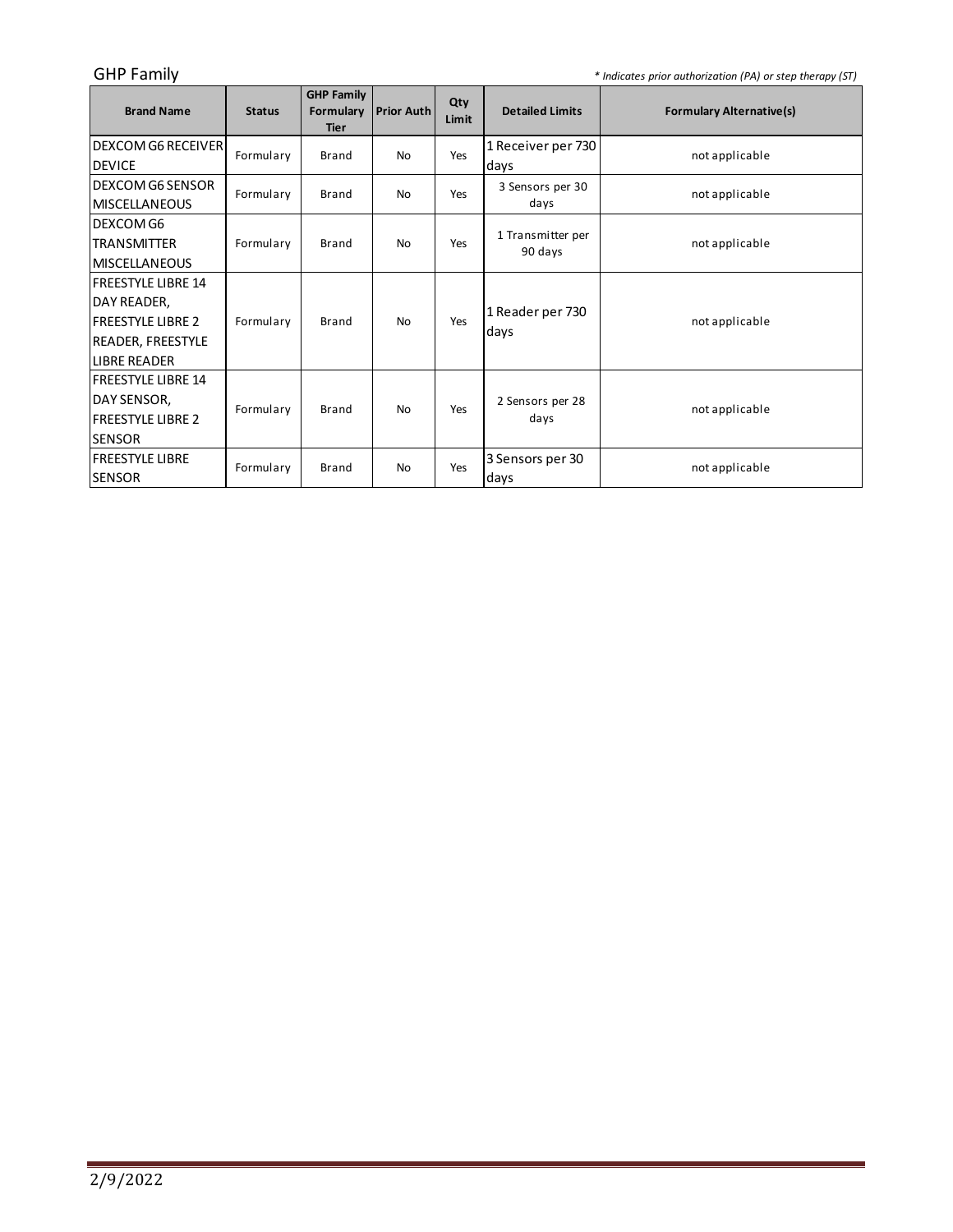*\* Indicates prior authorization (PA) or step therapy (ST)*

| <b>Brand Name</b>               | <b>Status</b>    | \$0 Deductible<br>Formulary   | <b>Standard</b><br>Formulary | Prior<br>Auth | Qty<br>Limit | <b>Detailed Limits</b>                                                                         | <b>Formulary Alternative(s)</b>                                                                                                                                                                                                                          |
|---------------------------------|------------------|-------------------------------|------------------------------|---------------|--------------|------------------------------------------------------------------------------------------------|----------------------------------------------------------------------------------------------------------------------------------------------------------------------------------------------------------------------------------------------------------|
| <b>ASCENIV</b>                  | Formulary        | Specialty                     | 25%<br>coinsurance           | Yes           | No           |                                                                                                | Gamunex-C, Gammagard,<br>Gamastan S-D, Gammaplex,<br>Privigen, Hizentra, Bivigam,<br>Flebogamma, Hyqvia, Cuvitru,<br>Panzyga, Cutaquig                                                                                                                   |
| <b>AZSTARYS</b>                 | Non<br>Formulary |                               |                              |               |              |                                                                                                | methylphenidate,<br>methylphenidate ER,<br>methylphenidate CD,<br>dexmethylphenidate,<br>dexmethylphenidate ER,<br>dextroamphetamine,<br>dextroamphetamine ER,<br>amphetamine/dextroamphetamin<br>e,<br>amphetamine/dextroamphetamin<br>e ER combination |
| <b>BESREMI</b>                  | Formulary        | Specialty                     | 25%<br>coinsurance           | Yes           | Yes          | 2 ml/28 days                                                                                   | hydroxyurea                                                                                                                                                                                                                                              |
| <b>BREXAFEMME</b>               | Non<br>Formulary |                               |                              |               |              |                                                                                                | Fluconazole oral tablets,<br>miconazole 3 suppository,<br>terconazole cream, terconazole<br>suppository                                                                                                                                                  |
| <b>BYLVAY</b>                   | Formulary        | Specialty                     | 25%<br>coinsurance           | Yes           | Yes          | 200 mcg: 30 caps/day;<br>600 mcg: 10 caps/day,<br>400 mcg: 15 caps/day,<br>1200 mcg 5 caps/day | ursodiol                                                                                                                                                                                                                                                 |
| <b>EPRONTIA</b>                 | Formulary        | <b>Brand Non</b><br>Preferred | 25%<br>coinsurance           | Yes           | Yes          | 16 ml/day                                                                                      | divalproex, valproic acid,<br>topiramate, topiramate IR sprinkle<br>capsules                                                                                                                                                                             |
| <b>EXKIVITY</b>                 | Formulary        | Specialty                     | 25%<br>coinsurance           | Yes           | Yes          | 4 capsules/day                                                                                 | Rybrevant*                                                                                                                                                                                                                                               |
| <b>INVEGA</b><br><b>HAFYERA</b> | Formulary        | Specialty                     | 25%<br>coinsurance           | Yes           | Yes          | 1 syringe every 6<br>months                                                                    | Paliperidone, risperidone, Invega<br>Sustenna*, Invega Trinza*                                                                                                                                                                                           |
| KLOXXADO                        | Formulary        | Brand<br>Preferred            | 25%<br>coinsurance           | No            | No           |                                                                                                | Naran Nasal Liquid, naloxone<br>injection                                                                                                                                                                                                                |
| NEXVIAZYME                      | Formulary        | Specialty                     | 25%<br>coinsurance           | Yes           | No           |                                                                                                | none                                                                                                                                                                                                                                                     |
| <b>REZUROCK</b>                 | Formulary        | Specialty                     | 25%<br>coinsurance           | Yes           | Yes          | 2 tablets/day                                                                                  | prednisone, methylprednisolone,<br>cyclosporine, tacrolimus,<br>mycophenolate mofetil, sirolimus,<br>Jakafi*, imatinib, Imbruvica*                                                                                                                       |
| <b>SAPHNELO</b>                 | Formulary        | Specialty                     | 25%<br>coinsurance           | Yes           | Yes          | 2 ml/28 days                                                                                   | methylprednisolone, prednisone,<br>azathioprine, hydroxychloroquine,<br>methotrexate                                                                                                                                                                     |
| <b>SCEMBLIX</b>                 | Formulary        | Specialty                     | 25%<br>coinsurance           | Yes           | Yes          | 20 mg tablets: 2<br>tablets/day; 40 mg<br>tablets: 10 tablets/day                              | imatinib, Sprycel*, Tasigna*                                                                                                                                                                                                                             |
| <b>XEMBIFY</b>                  | Formulary        | Specialty                     | 25%<br>coinsurance           | Yes           | No           |                                                                                                | Gamunex-C, Gammagard,<br>Gamastan S-D, Gammaplex,<br>Privigen, Hizentra, Bivigam,<br>Flebogamma, Hyqvia, Cuvitru,<br>Panzyga, Cutaquig                                                                                                                   |